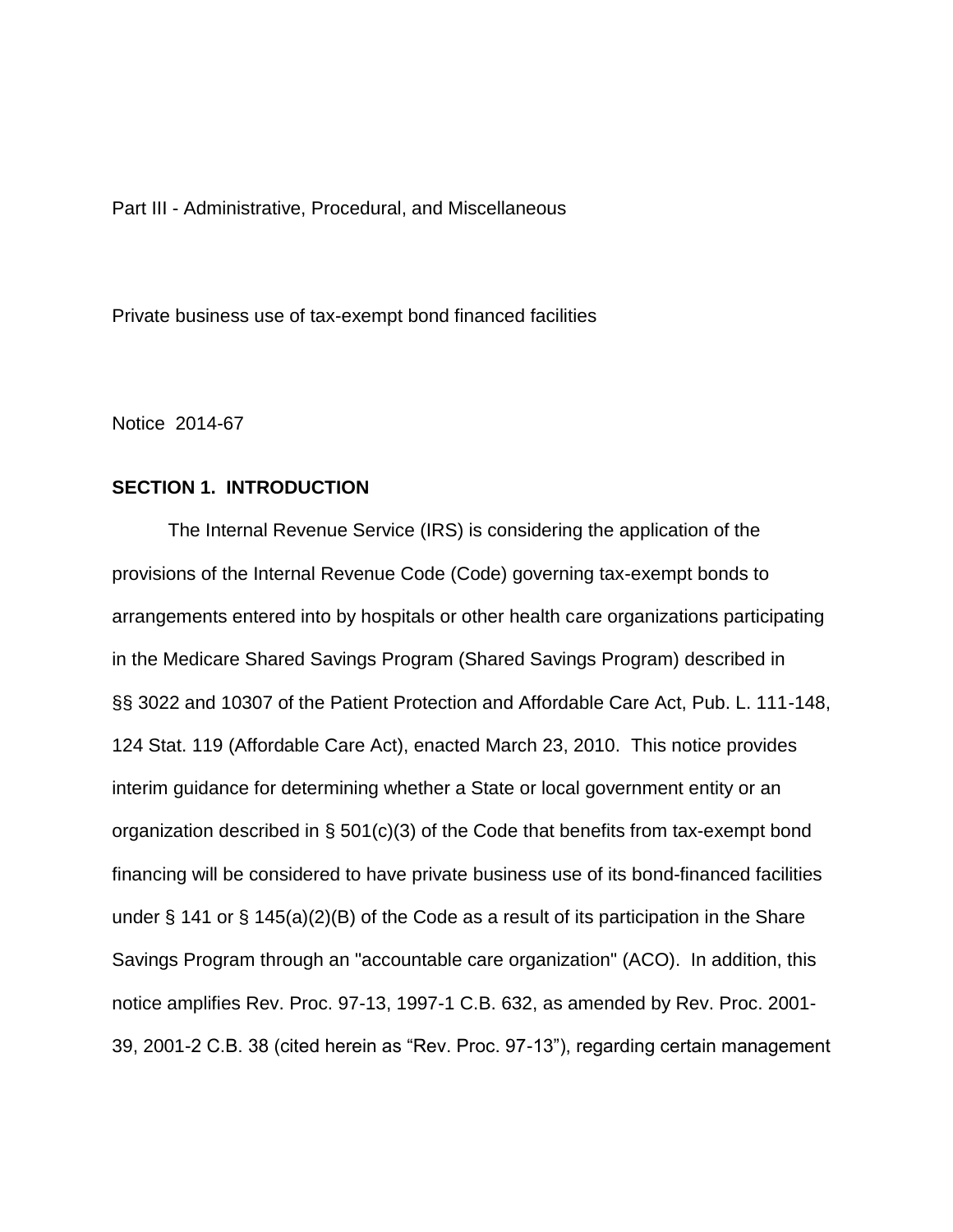contracts that do not result in private business use. This notice also solicits public comments on this interim guidance and on further guidance needed to facilitate participation in the Shared Savings Program.

#### **SECTION 2. BACKGROUND**

#### ACOs and the Shared Savings Program

Section 3022 of the Affordable Care Act amended Title XVIII of the Social Security Act (SSA) (42 U.S.C. 1395 et seq.) by adding a new § 1899, which directs the Secretary of the Department of Health and Human Services (HHS) to establish a Medicare shared savings program that promotes accountability for care of Medicare beneficiaries, improves the coordination of Medicare fee-for-service items and services, and encourages investment in infrastructure and redesigned care processes for high quality and efficient service delivery. Under § 1899(b)(1) of the SSA, groups of health care service providers and suppliers that have established a mechanism for shared governance and that meet criteria specified by HHS are eligible to participate as ACOs under the program.

Section 1899(b)(1) of the SSA provides examples of groups of service providers and suppliers that may form an ACO, including (i) physicians and other health care practitioners (ACO professionals) in a group practice, (ii) a network of individual practices, (iii) a partnership or joint venture arrangement between hospitals and ACO professionals, and (iv) a hospital employing ACO professionals. ACOs eligible to participate in the Shared Savings Program will manage and coordinate care for their assigned Medicare fee-for-service beneficiaries. Health care service providers and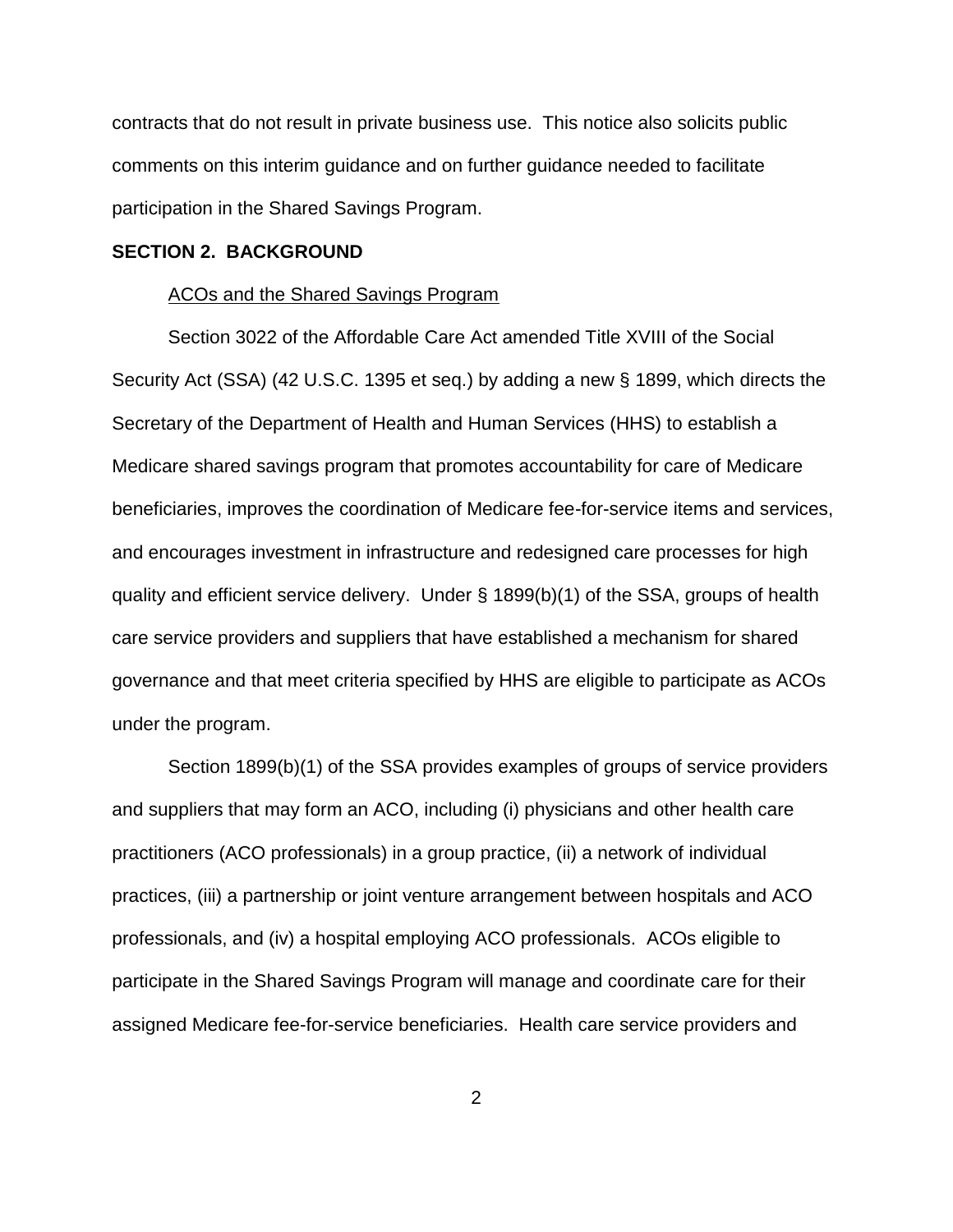suppliers participating in an ACO will continue to receive Medicare fee-for-service payments in the same manner as such payments would otherwise be made. In addition, an ACO that meets quality performance standards established by HHS and demonstrates that it has achieved savings against an appropriate benchmark of expected average per capita Medicare fee-for-service expenditures will be eligible to receive payments for Medicare shared savings (Shared Savings Program payments) under § 1899(d)(2) of the SSA. Section 1899(i) of the SSA also authorizes the use of other payment models that the HHS Secretary determines will improve the quality and efficiency of items and services for Medicare.

Section 1899(b)(2) of the SSA establishes the following requirements for an ACO to participate in the Shared Savings Program:

(1) The ACO shall be willing to become accountable for the quality, cost, and overall care of the Medicare fee-for-service beneficiaries assigned to it.

(2) The ACO shall enter into an agreement with the HHS Secretary to participate in the Shared Savings Program for not less than a 3-year period.

(3) The ACO shall have a formal legal structure that would allow the organization to receive and distribute Shared Savings Program payments to participating providers of services and suppliers.

(4) The ACO shall include primary care ACO professionals that are sufficient for the number of Medicare fee-for-service beneficiaries assigned to the ACO under § 1899(c). At a minimum, the ACO shall have at least 5,000 such beneficiaries assigned to it under § 1899(c) to be eligible to participate in the Shared Savings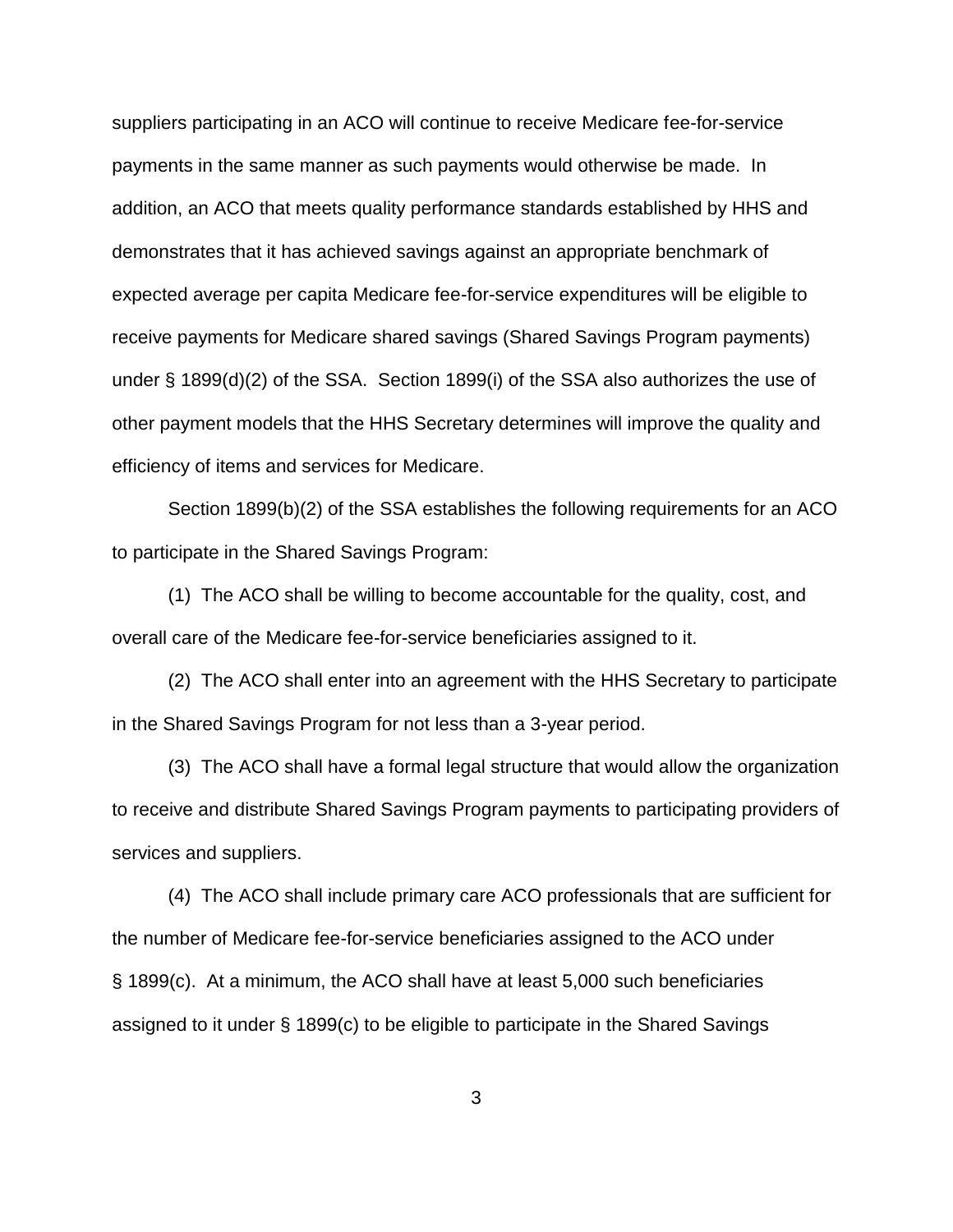Program.

(5) The ACO shall provide the HHS Secretary with such information regarding ACO professionals participating in the ACO as the Secretary determines necessary to support the assignment of Medicare fee-for-service beneficiaries to an ACO, the implementation of quality and the other reporting requirements under § 1899(b)(3), and the determination of Shared Savings Program payments.

(6) The ACO shall have in place a leadership and management structure that includes clinical and administrative systems.

(7) The ACO shall define processes to promote evidence-based medicine and patient engagement, report on quality and cost measures, and coordinate care, such as through the use of telehealth, remote patient monitoring, and other such enabling technologies.

(8) The ACO shall demonstrate to the HHS Secretary that it meets patientcenteredness criteria specified by the Secretary, such as the use of patient and caregiver assessments or the use of individualized care plans.

On November 2, 2011, the Centers for Medicare & Medicaid Services (CMS), the agency within HHS that administers the Medicare program, published final regulations addressing § 1899 of the SSA (76 FR 67802). The regulations contain specific eligibility criteria for entities to qualify as ACOs under the Shared Savings Program and describe quality measures, reporting requirements, and monitoring by CMS. The regulations require the ACO to be a legal entity formed under applicable State, Federal, or Tribal law, identified by a taxpayer identification number, and authorized in each State in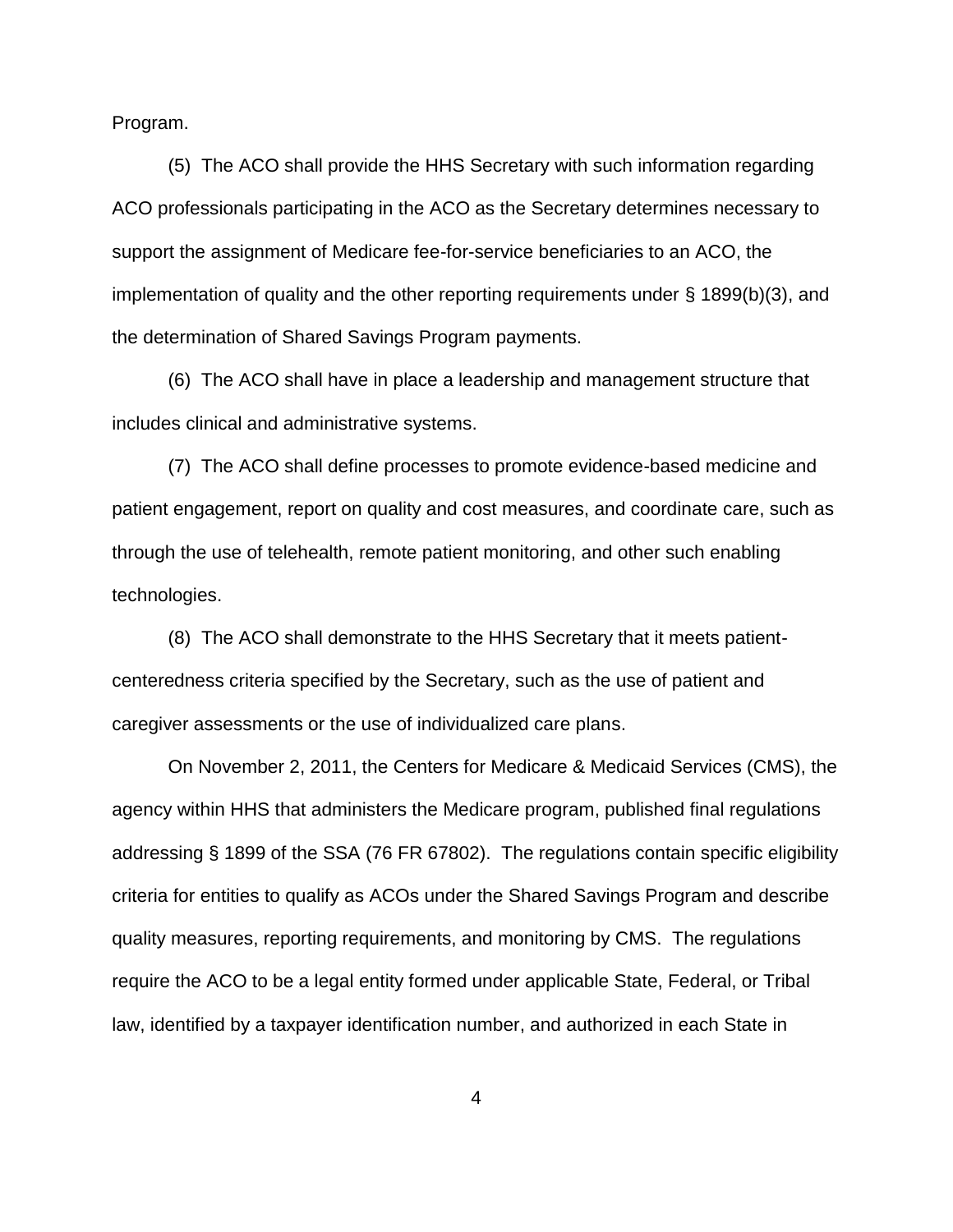which it operates for purposes of (1) receiving and distributing shared savings; (2) repaying shared losses or other monies determined to be owed to CMS; (3) establishing, reporting, and ensuring provider compliance with health care quality criteria, including quality performance standards; and (4) fulfilling other ACO functions identified in the regulations. The regulations require an ACO to provide for meaningful participation in the composition and control of the ACO's governing body by ACO participants (or their designated representatives). In addition, the regulations generally require that the ACO's governing body include a Medicare beneficiary representative(s) served by the ACO who does not have a conflict of interest with the ACO.

The regulations require an ACO seeking to participate in the Shared Savings Program to submit a written application to CMS describing how the ACO plans to use and distribute any Shared Savings Program payments and how that plan would contribute to achieving the specific goals of the Shared Savings Program and the general aims of better care for individuals, better health for populations, and lower growth in expenditures.

Finally, consistent with the authorization in § 1899(i) of the SSA of alternative payment models, the regulations provide a "two-sided model" under which participating ACOs not only would be eligible to share in cost savings at higher rates but also would be required to repay losses resulting from spending that exceeds a benchmark of expected average per capita Medicare fee-for-service expenditures (Shared Savings Program losses).

### Private Business Use of Tax-Exempt Bonds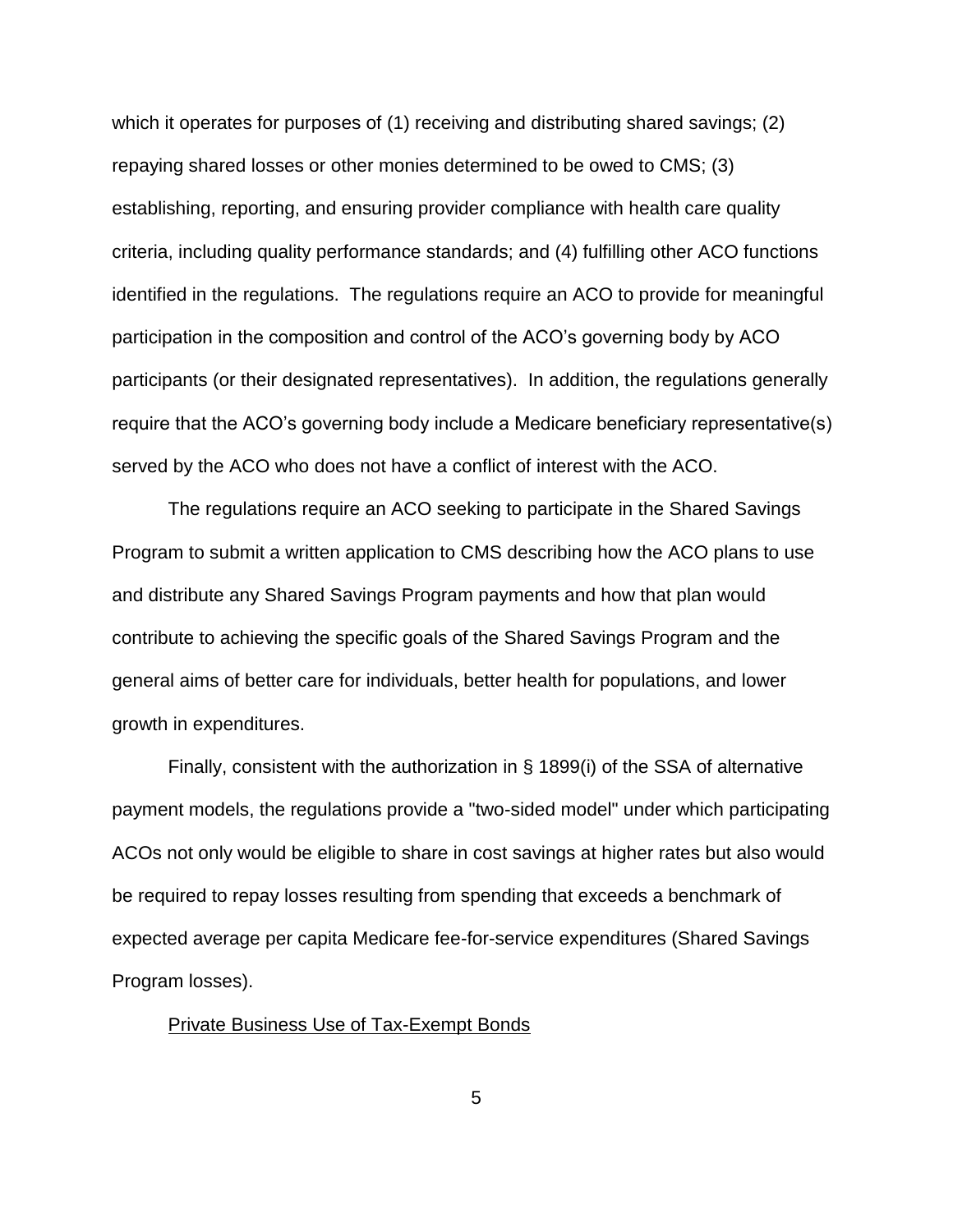Section 103(a) of the Code provides that, except as provided in § 103(b) of the Code, gross income does not include interest on any State or local bond. Section 103(b)(1) of the Code provides that § 103(a) of the Code shall not apply to any private activity bond that is not a qualified bond (within the meaning of section 141 of the Code).

Section 141(a) of the Code provides that the term "private activity bond" means any bond issued as part of an issue (1) that meets the private business use test and private security or payment test, or (2) that meets the private loan financing test.

Section 141(b)(1) of the Code provides generally that an issue meets the private business use test if more than 10 percent of the proceeds of the issue are to be used for any private business use. Section 141(b)(6) of the Code defines "private business use" as use (directly or indirectly) in a trade or business carried on by any person other than a governmental unit. For this purpose, any activity carried on by a person other than a natural person must be treated as a trade or business use.

Section 1.141-3(a) of the Income Tax Regulations provides, in part, that the 10 percent private business use test of  $\S$  141(b)(1) of the Code is met if more than 10 percent of the proceeds of an issue is used in a trade or business of a nongovernmental person. For this purpose, the use of financed property is treated as the direct use of proceeds. Section 1.141-1(b) defines a nongovernmental person as a person other than a governmental person. Pursuant to § 1.141-1(b), a governmental person means a State, territory, a possession of the United States, the District of Columbia, or any political subdivision thereof, or any instrumentality of the foregoing. The United States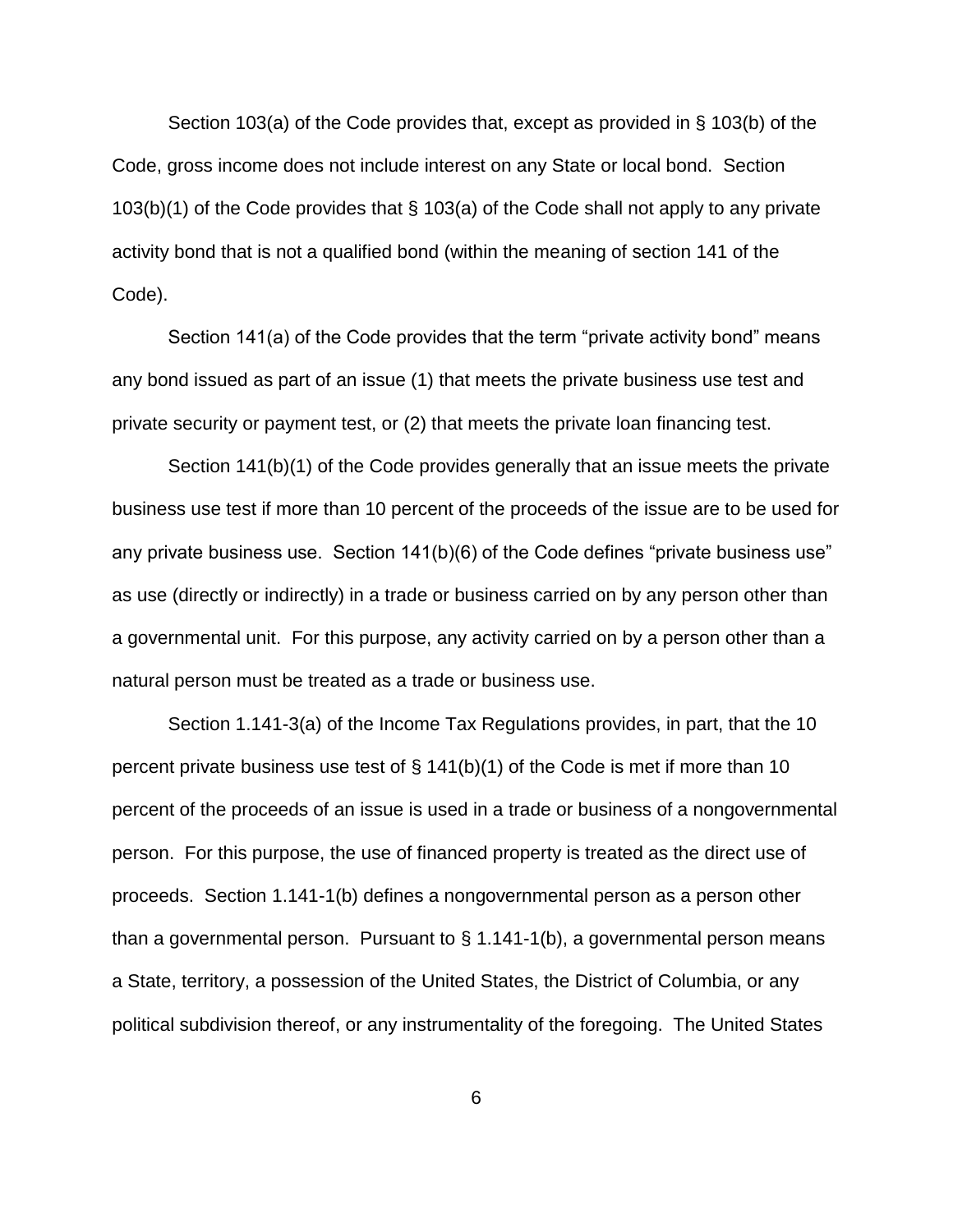and any agencies and instrumentalities thereof are not governmental persons.

Section 1.141-3(b)(1) provides that both actual and beneficial use by a nongovernmental person may be treated as private business use. In most cases, the private business use test is met only if a nongovernmental person has special legal entitlements to use the financed property under an arrangement with the issuer. In general, a nongovernmental person is treated as a private business user as a result of ownership; actual or beneficial use of property pursuant to a lease, a management contract, or an incentive payment contract; or certain other arrangements such as a take or pay or other output-type contract. Section 1.141-3(b)(7) provides that any other arrangement that conveys special legal entitlements for beneficial use of bond proceeds or of financed property that are comparable to the special legal entitlements described above results in private business use.

Section 1.141-3(b)(4)(i) provides generally that a management contract with respect to financed property may result in private business use of that property, based on all of the facts and circumstances. A management contract with respect to financed property generally results in private business use of that property if the contract provides for compensation for services rendered with compensation based, in whole or in part, on a share of net profits from the operations of the facility.

Section 1.141-3(b)(4)(ii) defines "management contract" as a management, service, or incentive payment contract between a governmental person and a service provider under which the service provider provides services involving all, a portion, or any function, of a facility. For example, a contract for the provision of management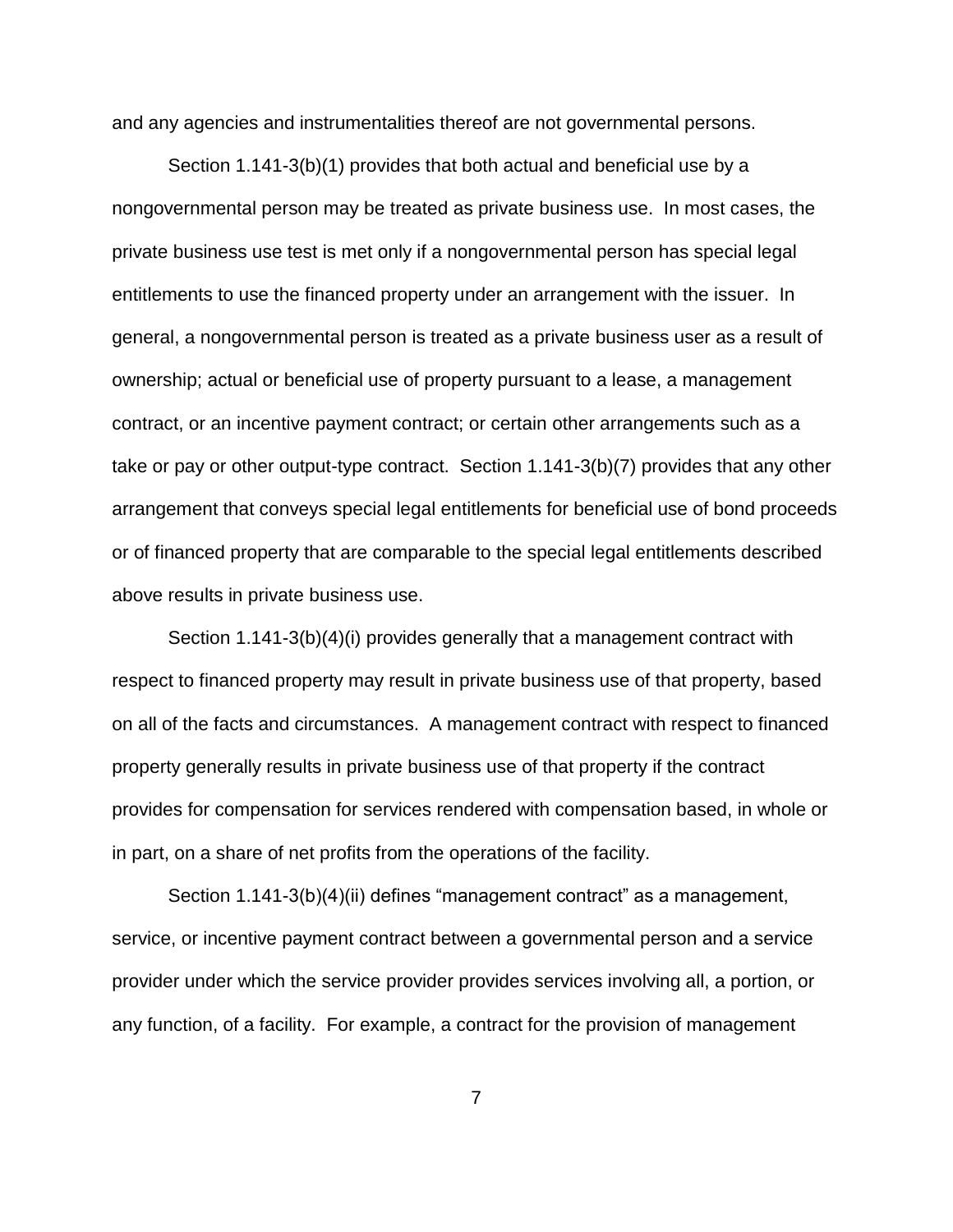services for an entire hospital, a contract for management services for a specific department of a hospital, and an incentive payment contract for physician services to patients of a hospital are each treated as a management contract.

Section 1.141-3(b)(4)(iii) provides that certain arrangements described therein generally are not treated as management contracts that give rise to private business use. The described arrangements include (A) contracts for services that are solely incidental to the primary governmental function or functions of a financed facility (for example, contracts for janitorial, office equipment repair, hospital billing, or similar services); and (B) the mere granting of admitting privileges by a hospital to a doctor, even if those privileges are conditioned on the provision of de minimis services if those privileges are available to all qualified physicians in the area, consistent with the size and nature of the hospital's facilities.

Section 141(e) of the Code provides, in part, that the term "qualified bond" includes a qualified 501(c)(3) bond if certain requirements stated therein are met.

Section 145(a) of the Code provides generally that the term "qualified 501(c)(3) bond" means any private activity bond issued as part of an issue if (1) all property that is to be provided by the net proceeds of the issue is to be owned by a  $501(c)(3)$ organization or a governmental unit, and (2) such bond would not be a private activity bond if (A) 501(c)(3) organizations were treated as governmental units with respect to their activities that do not constitute unrelated trades or businesses, determined by applying § 513(a) of the Code, and (B) §§ 141(b)(1) and (2) of the Code were applied by substituting "5 percent" for "10 percent" each place it appears and by substituting "net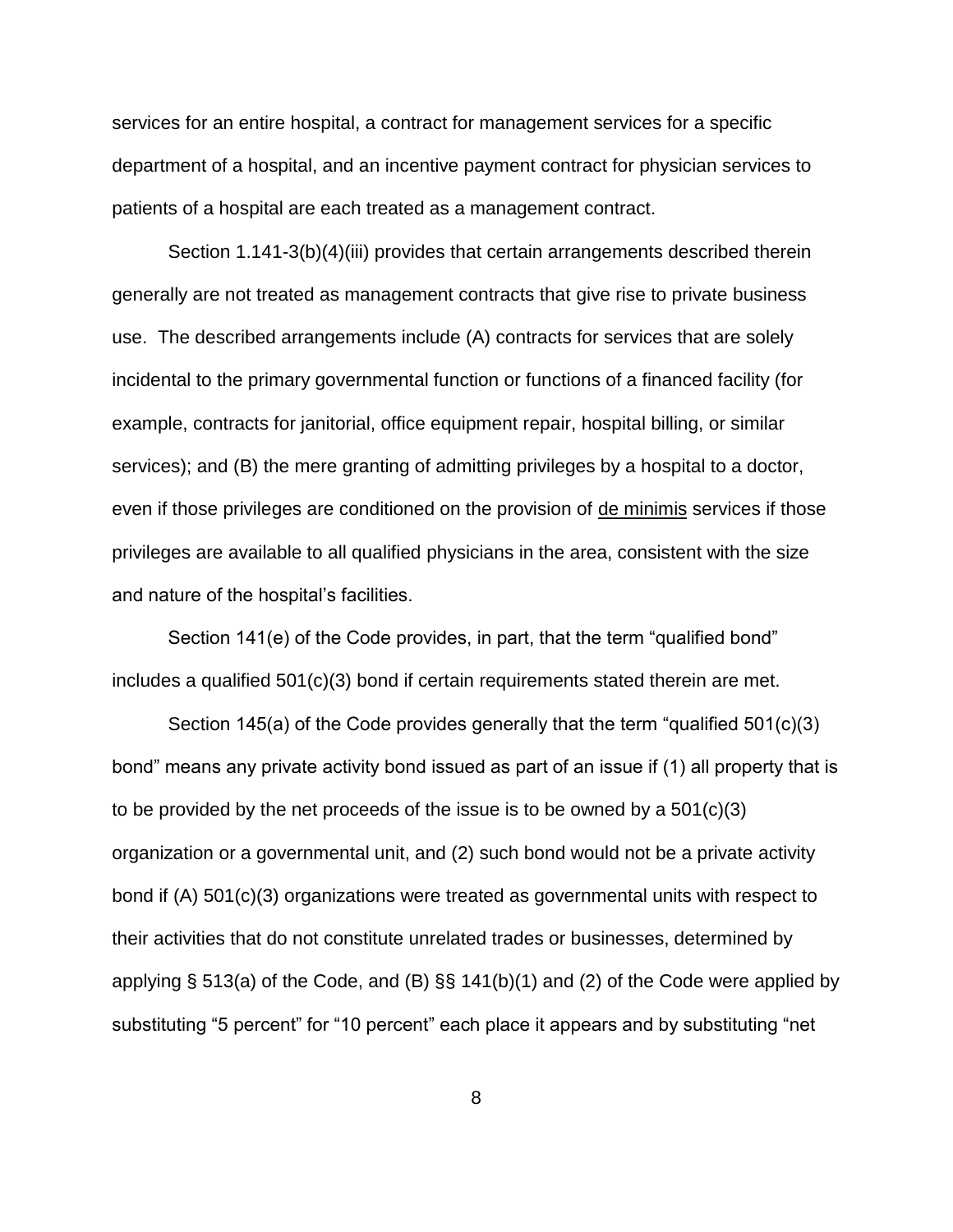proceeds" for "proceeds" each place it appears. Section 150(a)(4) of the Code defines the term "501(c)(3) organization" to mean any organization described in  $\S$  501(c)(3) and exempt from tax under § 501(a) of the Code.

Section 1.145-2 provides that, with certain exceptions and modifications, §§ 1.141-0 through 1.141-15 apply to § 145(a) of the Code. Section 1.145-2(b) provides that, in applying §§ 1.141-0 through 1.141-15 to § 145(a), (1) references to governmental persons include 501(c)(3) organizations with respect to their activities that do not constitute unrelated trades or businesses under § 513(a) of the Code; (2) references to "10 percent" and "proceeds" in the context of the private business use test and the private security or payment test mean "5 percent" and "net proceeds", respectively; and (3) references to the private business use test in §§ 1.141-2 and 1.141-12 include the ownership test of § 145(a)(1) of the Code.

Rev. Proc. 97-13 sets forth conditions under which a management contract between a qualified user and a service provider does not result in private business use under § 141(b) of the Code. Rev. Proc. 97-13 also applies to determinations of the effect of such a management contract on whether a bond meets the test in § 145(a)(2)(B) of the Code. Section 3.07 of Rev. Proc. 97-13 defines "qualified user" as any State or local governmental unit as defined in § 1.103-1 or any instrumentality thereof. The term also includes a 501(c)(3) organization if the financed property is not used in an unrelated trade or business under § 513(a) of the Code. The term does not include the United States or any agency or instrumentality thereof.

Section 5.01 of Rev. Proc. 97-13 provides that if the requirements of section 5 of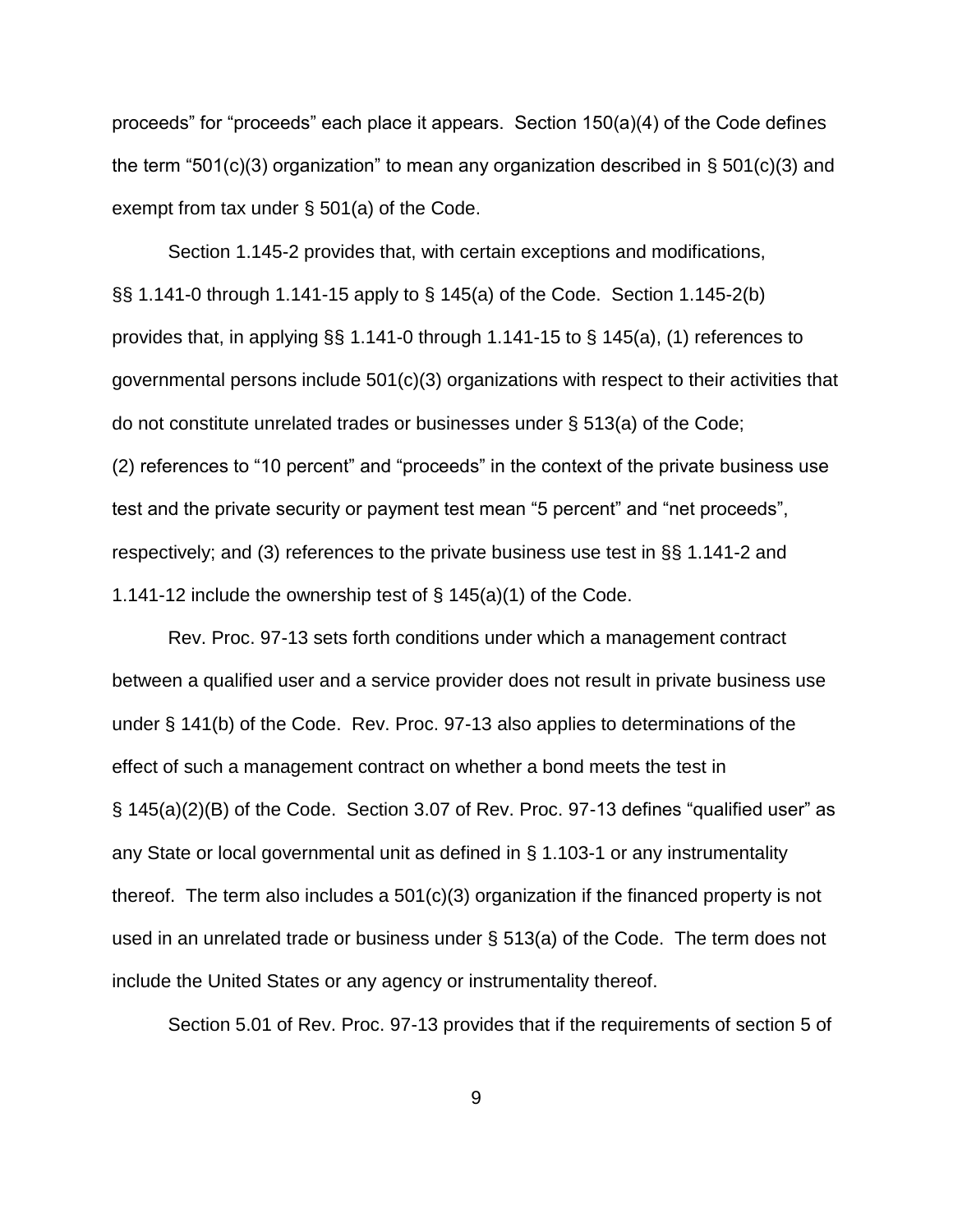Rev. Proc. 97-13 are satisfied a management contract does not itself result in private business use. In addition, the use of financed property, pursuant to a management contract meeting these requirements, is not private business use if that use is functionally related and subordinate to that management contract and that use is not, in substance, a separate contractual agreement (for example, a separate lease of a portion of the financed property).

Under section 5.02(1) of Rev. Proc. 97-13, the management contract must provide for reasonable compensation for services rendered with no compensation based, in whole or in part, on a share of net profits from the operation of the facility.

Section 5.02(2) of Rev. Proc. 97-13 provides, for purposes of § 1.141-3(b)(4)(i) and Rev. Proc. 97-13, that compensation based on (a) a percentage of gross revenues (or adjusted gross revenues) of a facility or a percentage of expenses from a facility, but not both; (b) a capitation fee; or (c) a per-unit fee is generally not considered to be based on a share of net profits.

Section 5.02(3) of Rev. Proc. 97-13 provides, for purposes of § 1.141-3(b)(4)(i) and Rev. Proc. 97-13, that a productivity reward equal to a stated dollar amount based on increases or decreases in gross revenues (or adjusted gross revenues), or reductions in total expenses (but not both increases in gross revenues (or adjusted gross revenues) and reductions in total expenses) in any annual period during the term of the contract, generally does not cause the compensation to be based on a share of net profits.

Section 5.03 of Rev. Proc. 97-13 provides that the management contract must be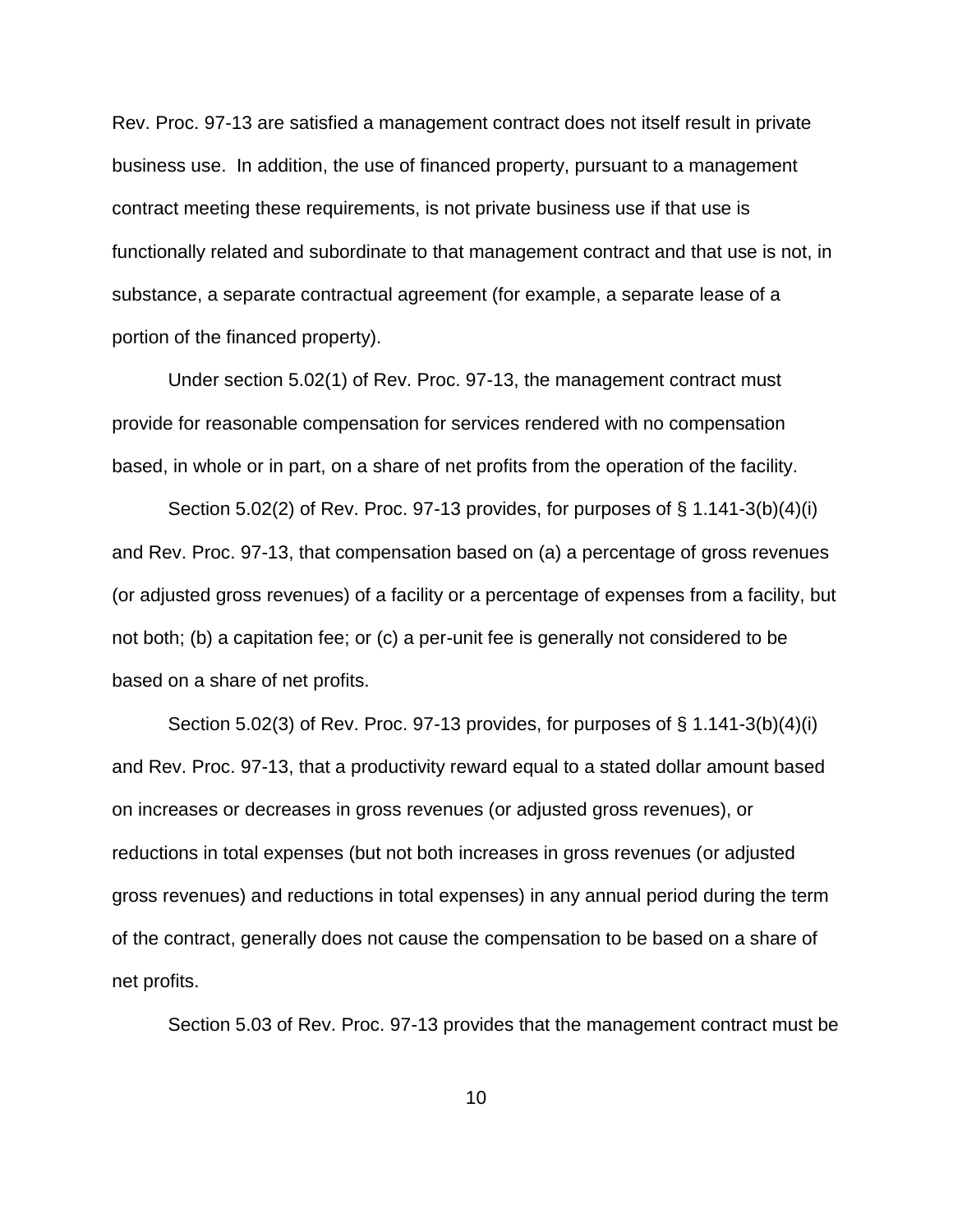described in section 5.03(1), (2), (3), (4), (5), or (6). Section 5.03(4) describes periodic fixed fee and capitation fee arrangements in certain 5-year contracts. Section 5.03(5) describes per-unit fee arrangements in certain 3-year contracts. Section 5.03(6) describes percentage of revenue or expense fee arrangements in certain 2-year contracts.

### **SECTION 3. INTERIM GUIDANCE**

01. Participation by Governmental Persons or Section 501(c)(3) Organizations in the Shared Savings Program through ACOs

The IRS understands that governmental persons (as defined in § 1.141-1(b)) and 501(c)(3) organizations typically will be participating in the Shared Savings Program through ACOs with nongovernmental persons. The IRS further understands that this participation may take a variety of forms, including membership in a nonprofit membership corporation, ownership of shares in a corporation, ownership of a partnership interest in a partnership, and ownership of a membership interest in an LLC.

Under the private business use test described above, participation by a user of a health care facility financed with tax-exempt bonds in the Shared Savings Program through an ACO that includes participants that are nongovernmental persons must be structured so as not to result in private business use of the facility. In addition, any 501(c)(3) organization using a facility financed with tax-exempt bonds must structure its participation in an ACO so that its participation neither jeopardizes its 501(c)(3) status nor causes it to be engaged in an unrelated trade or business under § 513(a) of the Code.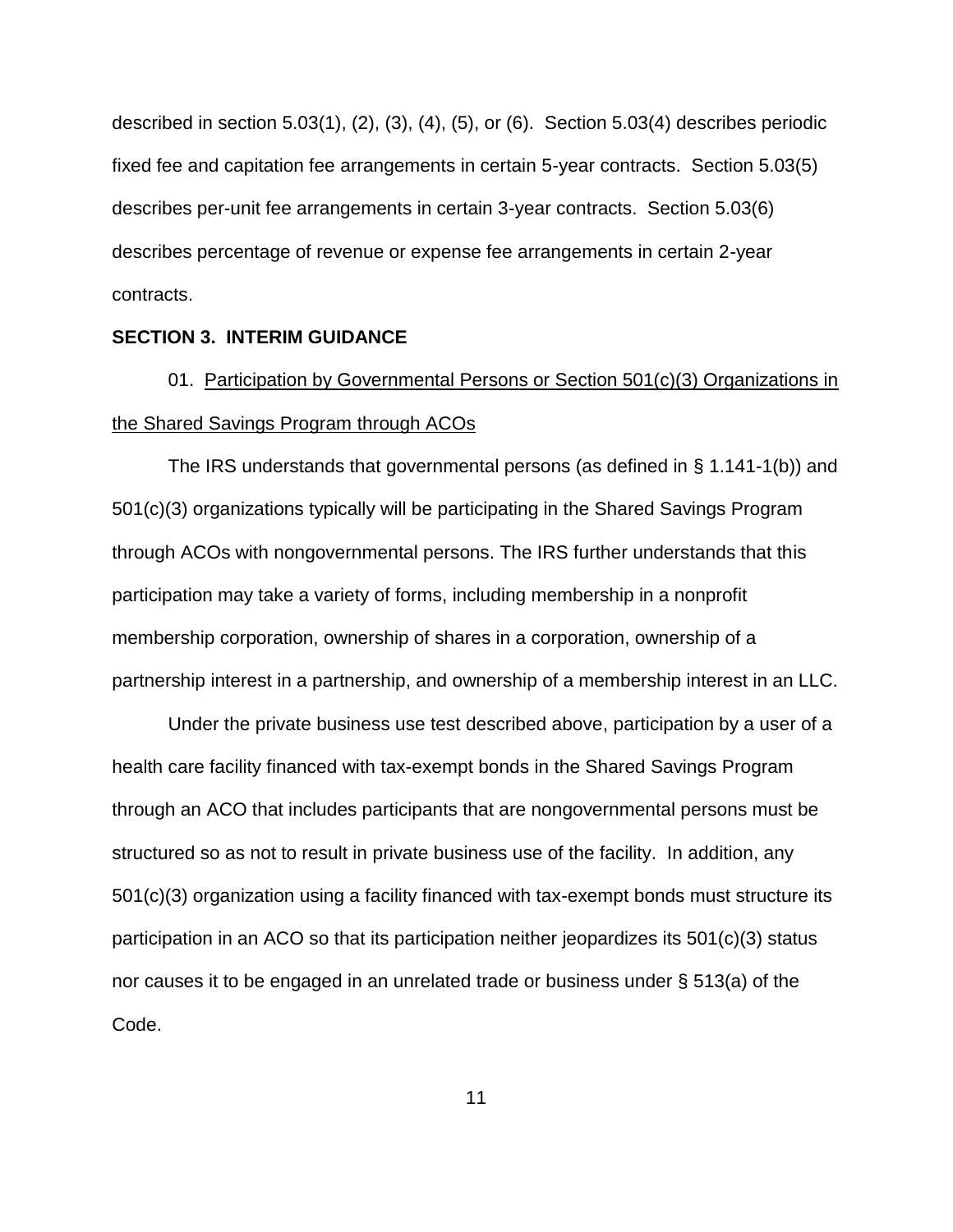The participation of a qualified user (as defined in section 3.07 of Rev. Proc. 97- 13) in the Shared Savings Program through an ACO in itself will not result in private business use of the tax-exempt bond financed facility if all of the following conditions are met:

• The terms of the qualified user's participation in the Shared Savings Program through the ACO (including its share of Shared Savings Program payments or losses and expenses) are set forth in advance in a written agreement negotiated at arm's length.

• CMS has accepted the ACO into, and has not terminated the ACO from, the Shared Savings Program.

• The qualified user's share of economic benefits derived from the ACO (including its share of Shared Savings Program payments) is proportional to the benefits or contributions the qualified user provides to the ACO. If the qualified user receives an ownership interest in the ACO, the ownership interest received is proportional and equal in value to its capital contributions to the ACO and all ACO returns of capital, allocations, and distributions are made in proportion to ownership interests.

• The qualified user's share of the ACO's losses (including its share of Shared Savings Program losses) does not exceed the share of ACO economic benefits to which the qualified user is entitled.

• All contracts and transactions entered into by the qualified user with the ACO and the ACO's participants, and by the ACO with the ACO's participants and any other parties, are at fair market value.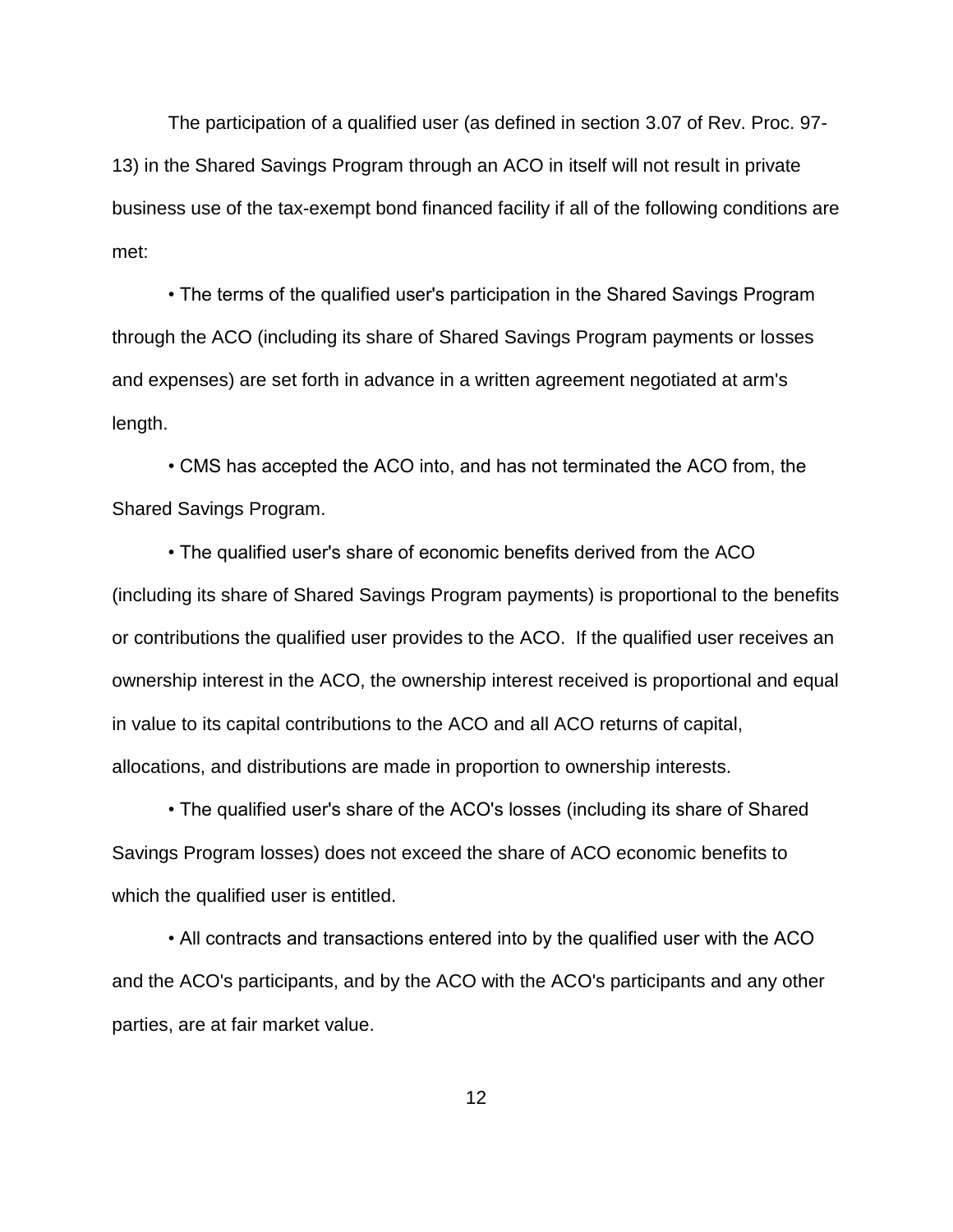• The qualified user does not contribute or otherwise transfer the property financed with tax-exempt bonds to the ACO unless the ACO is an entity that is a governmental person, or in the case of qualified 501(c)(3) bonds, either a governmental person or a 501(c)(3) organization.

### .02 Management Contracts

It is anticipated, further, that qualified users of hospitals or other health care facilities that are financed with tax-exempt bonds will enter into management contracts (as defined in  $\S$  1.141-3(b)(4)(ii)) with nongovernmental persons to provide health care services at the qualified users' facilities that will take into account the quality performance standards and Medicare fee-for-service expenditures relevant to participation in the Shared Savings Program. Under the private business use test described above, a qualified user must structure its management contracts with respect to those facilities to avoid private business use.

This notice amplifies the permitted productivity rewards and the types of permissible arrangements described in Rev. Proc. 97-13 that do not result in private business use, provided all other requirements of section 5 of Rev. Proc. 97-13 are met.

(1) Section 5.02(3) of Rev. Proc. 97-13 is amplified to add the following text at the end:

A productivity reward for services in any annual period during the term of the contract generally also does not cause the compensation to be based on a share of net profits of the financed facility if:

• The eligibility for the productivity award is based on the quality of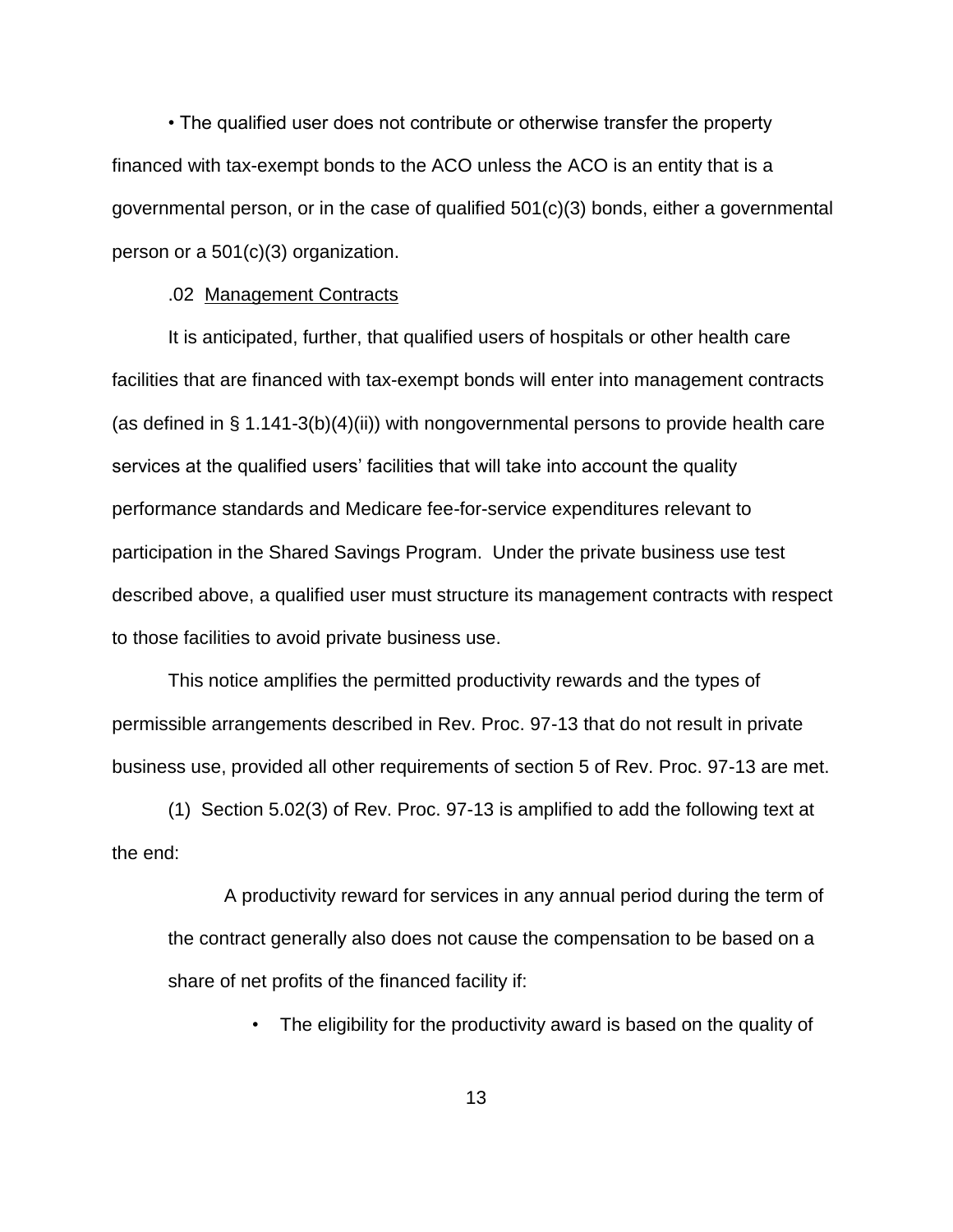the services provided under the management contract (for example, the achievement of Medicare Shared Savings Program quality performance standards or meeting data reporting requirements), rather than increases in revenues or decreases in expenses of the facility; and

• The amount of the productivity award is a stated dollar amount, a periodic fixed fee, or a tiered system of stated dollar amounts or periodic fixed fees based solely on the level of performance achieved with respect to the applicable measure.

(2) Section 5.03 of Rev. Proc. 97-13 is amplified to revise the first sentence and add new section 5.03(7) at the end as follows:

.03 Permissible Arrangements. The management contract must be described in section 5.03(1), (2), (3), (4), (5), (6), or (7).

\* \* \* \* \*

(7) Arrangements in certain 5-year contracts. All of the compensation for services is based on a stated amount; periodic fixed fee; a capitation fee; a perunit fee; or a combination of the preceding. The compensation for services also may include a percentage of gross revenues, adjusted gross revenues, or expenses of the facility (but not both revenues and expenses). The term of the contract, including all renewal options, does not exceed five years. Such contract need not be terminable by the qualified user prior to the end of the term. For purposes of this section 5.03(7), a tiered productivity award as described in section 5.02(3) will be treated as a stated amount or a periodic fixed fee, as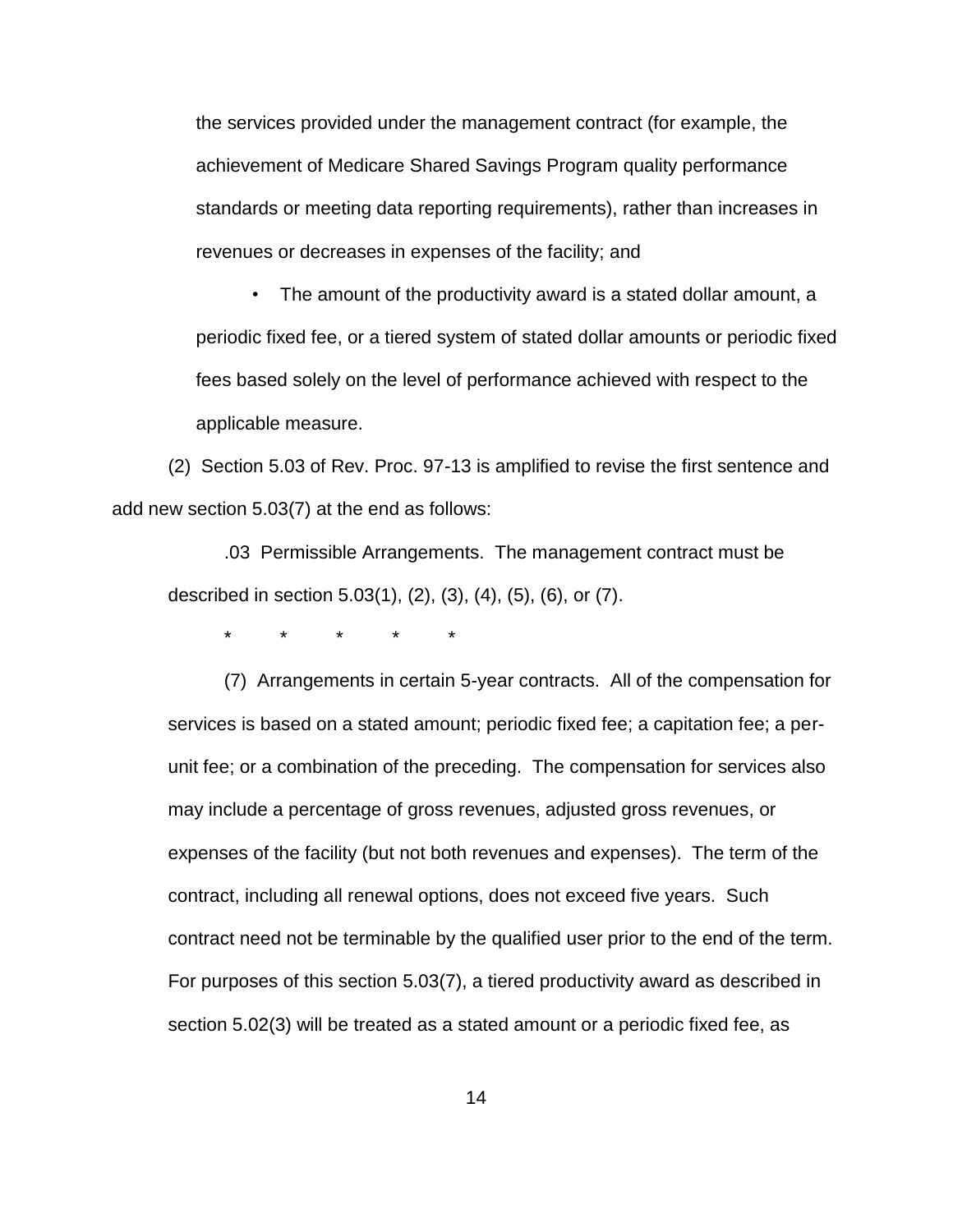appropriate.

# **SECTION 4. REQUEST FOR PUBLIC COMMENTS**

The IRS expects to issue guidance concerning management contracts for

purposes of §§ 141 and 145(a)(2)(B) of the Code. That guidance may address issues

relevant to participation in the Shared Savings Program. To help inform that guidance,

the Treasury Department and the IRS solicit comments on the guidance that is

described in section 3 of this notice and on further guidance needed to facilitate

participation in the Shared Savings Program by qualified users of tax-exempt bond

financed facilities through ACOs.

Public comments should be submitted in writing on or before January 22, 2015.

Comments should be sent to the following address:

Internal Revenue Service CC:PA:LPD:PR (Notice 2014-67) P.O. Box 7604 Ben Franklin Station Washington, DC 20044

Comments may be hand delivered to:

CC:PA:LPD:PR (Notice 2014-67) Courier's Desk Internal Revenue Service 1111 Constitution Avenue, NW Washington, DC 20224

Comments may also be sent electronically to

[notice.comments@irscounsel.treas.gov.](mailto:notice.comments@irscounsel.treas.gov) Please include "Notice 2014-67" in the subject

line.

All comments will be available for public inspection.